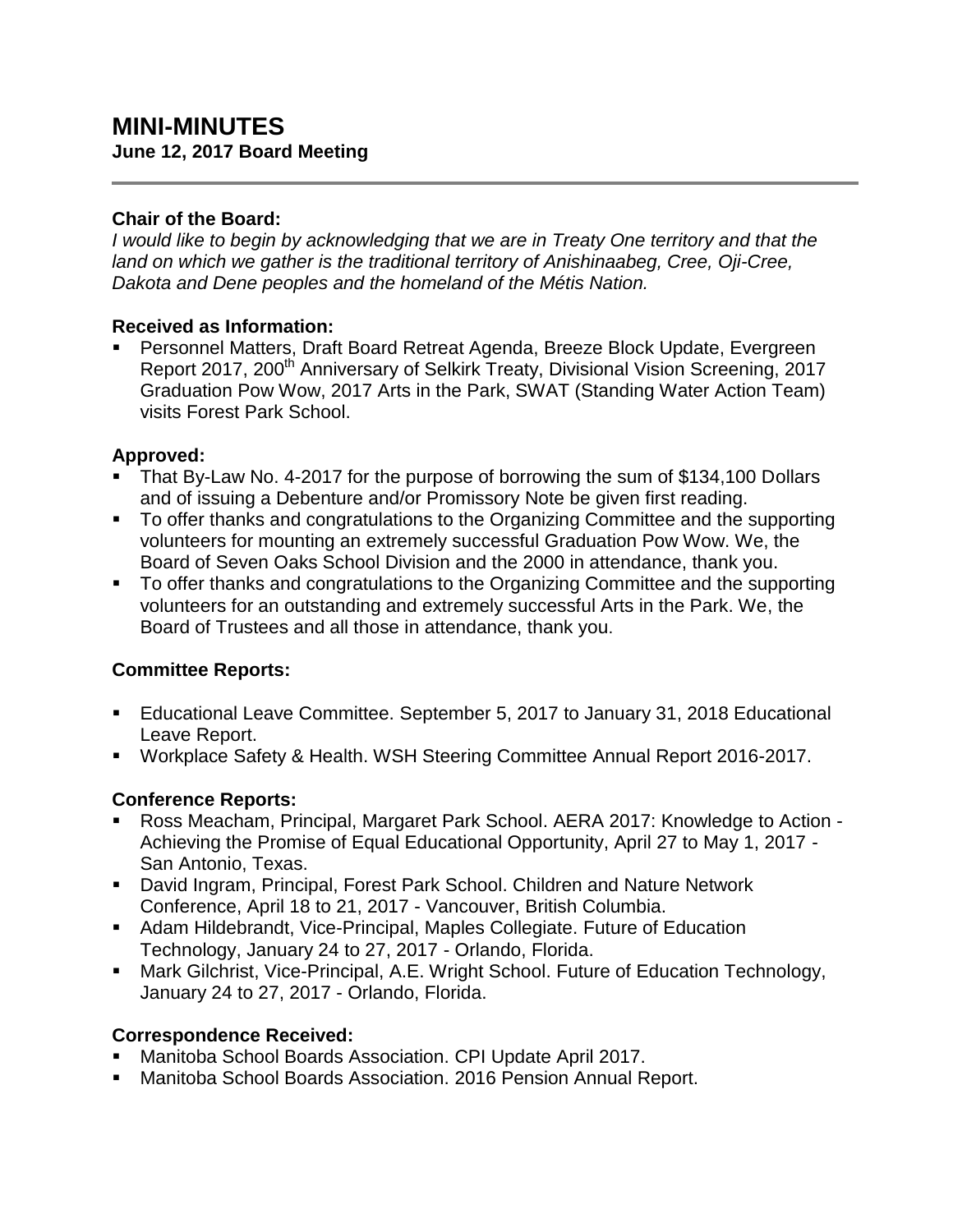- Heather Carriere, Mercer. Manitoba Public School Employees Group Life Insurance Plan - 2017 Renewal.
- City of Winnipeg, Community Services Department. Preparations in case of a labour disruption.
- Jeff Cieszecki, SOTA President. 2017-2018 Annual Fee approved.
- Canadian School Boards Association May 2017 Newsletter.
- André Motuzas, Donor Relations, Let's Talk Science. Thank you to Seven Oaks School Division for the donation to the Let's Talk Science Outreach program at the University of Manitoba.
- Bramwell Strain, Deputy Minister, Education & Training. Thanking the Board of the Seven Oaks School Division for the letter regarding the funding formula.
- **Holy Family Home. Thank you for the use of the West Kildonan Commons.**
- Canada Education June 2017.

### **Personnel Report:**

- Yolanda Buchberger was appointed to the position of Vice-Principal, West Kildonan Collegiate effective September 5, 2017.
- Crystal Hanson was appointed to the position of Vice-Principal, École Leila North Community School effective September 5, 2017.
- **Jennifer Hughes was appointed to the position of Principal, Governor Semple School** effective September 5, 2017.
- Jamil Mian was appointed to the position of Vice-Principal, É.S.O.M.S. effective September 5, 2017.
- Bev Eccles was appointed to a full-time (1.00) Limited Teacher-General (Term) contract effective April 24, 2017 to June 19, 2017.
- Ida Hawrylyshen was appointed to a full-time (1.00) Limited Teacher-General (Term) contract effective September 5, 2017 to October 13, 2017.
- Jonathan Klos was appointed to a full-time (1.00) Limited Teacher-General (Term) contract effective September 5, 2017 to February 2, 2018.
- Rachel Link was appointed to a full-time (1.00) Limited Teacher-General (Term) contract effective May 30, 2017 to June 30, 2017.
- Amritpal Lotey was appointed to a full-time (1.00) Limited Teacher-General (Term) contract effective May 23, 2017 to June 30, 2017.
- Brad Russell was appointed to a full-time (1.00) Limited Teacher-General (Term) contract effective September 5, 2017 to March 2, 2018.
- Elizabeth Schachter was appointed to a full-time (1.00) Limited Teacher-General (Term) contract effective September 5, 2017 to March 23, 2018.
- Taylor Smith was appointed to a full-time (1.00) Limited Teacher-General (Term) contract effective May 22, 2017 to June 30, 2017.
- Keri-Ann Stone was appointed to a part-time (.50) Limited Teacher-General (Term) contract effective September 5, 2017 to March 9, 2018.
- The following teachers were appointed to a full-time (1.00) Limited Teacher-General (Permanent) contract effective September 5, 2017: Darcy Bartley, Jenna Firth, Jennifer Jonasson, Geung Kroeker-Lee, Sarah Reilly, Carrie Snelling.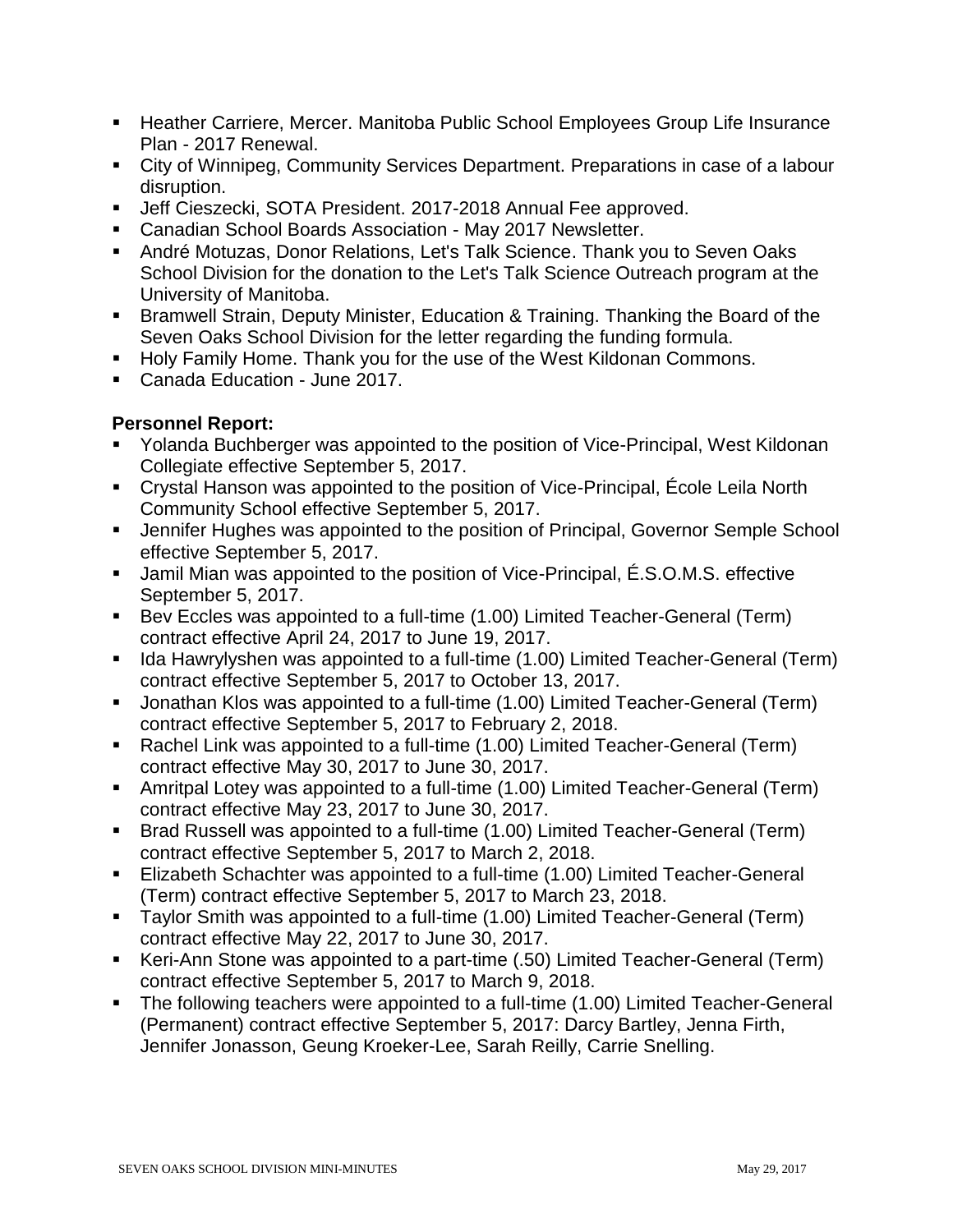- The following teachers were appointed to a full-time (1.00) Limited Teacher-General (Term) contract effective September 5, 2017 to December 22, 2017: Brenda Charach, Kevin Denchuk, Jennifer Oye, Robin Quintana.
- The following teachers were appointed to a full-time (1.00) Limited Teacher-General (Term) contract effective September 5, 2017 to June 29, 2018. Samuel Andrade Bryan Clendenan Jayne Cormack Cheris Gilbertson Chris Hall Ryan Hayes Jennifer Henry Chris Loewen Scott Plantie Jane Samaroo Emma Stefanchuk Nicholas Wiebe Graham Wilson
- The following teachers were appointed to a part-time (.50) Limited Teacher-General (Term) contract effective September 5, 2017 to June 29, 2018: Kathryn Laframboise, Kayla Perillo, Scott Reimer.
- The following were appointed to Substitute Teacher contracts effective the 2017-2018 school year: Kristen Bromilow Manjot Dhaliwal

| <b>Kimberly Abadillos</b> | <b>Kristen Bromilow</b>               | <b>Manjot Dhaliwal</b>   |
|---------------------------|---------------------------------------|--------------------------|
| Satya Aggarwal            | <b>Justin Brown</b>                   | <b>Manpreet Dhaliwal</b> |
| <b>Claire Aiello</b>      | <b>Andrew Brown</b>                   | Neela Dhruve             |
| Kaila-Rai Allegro         | <b>Vivian Bruce</b>                   | Caitlin Diachun          |
| Jenn Anderson             | Vincenzo Bruni                        | <b>Ruxandra Dobrev</b>   |
| <b>Laurel Appell</b>      | Anna Bshouty                          | <b>Charlotte Dobson</b>  |
| Michelle Arnaud           | George Budolowski                     | <b>Katharine Doerr</b>   |
| Haben-Alem Asghedom       | <b>Cynthia Burke</b>                  | Matthew Drysdale         |
| Norman Asher              | Lakhwinder Buttar                     | <b>Allan Dunkeld</b>     |
| <b>Tigisty Asmerom</b>    | Danielle Camara                       | <b>Scott Durling</b>     |
| Ricca Atienza             | Linda Campbell                        | <b>Bev Eccles</b>        |
| Donna Babick              | <b>Brenna Campbell</b>                | John Ehikhametalor       |
| Sarah Babson              | Rhiannon Campbell-Stovell Donna Engel |                          |
| Inderjit Bagri            | Micielle Capili                       | Kristen Erickson         |
| Rajwant Bagri             | Jamie-Lee Capistrano                  | Carmelita Espino         |
| Sandeep Bagri             | <b>Maclane Cardinal</b>               | Roger Espino             |
| <b>Cheryl Bain</b>        | Juana Castillo                        | Jordana Etkin            |
| Gurinder Bajwa            | Cameron Cerasani                      | Diandra Etkin            |
| Samantha Baluk            | Donald Chadney                        | Mark Fahim               |
| Roger Bamburak            | Jaswinder Cheema                      | <b>Benita Faralli</b>    |
| <b>Brandon Bamford</b>    | <b>Nestor Ching</b>                   | <b>Slavo Federkevic</b>  |
| Monika Bansal             | <b>Brenden Chrustie</b>               | Lindsay Feenstra         |
| Julia Barton              | Sarah Chua                            | <b>Bryan Fetter</b>      |
|                           |                                       |                          |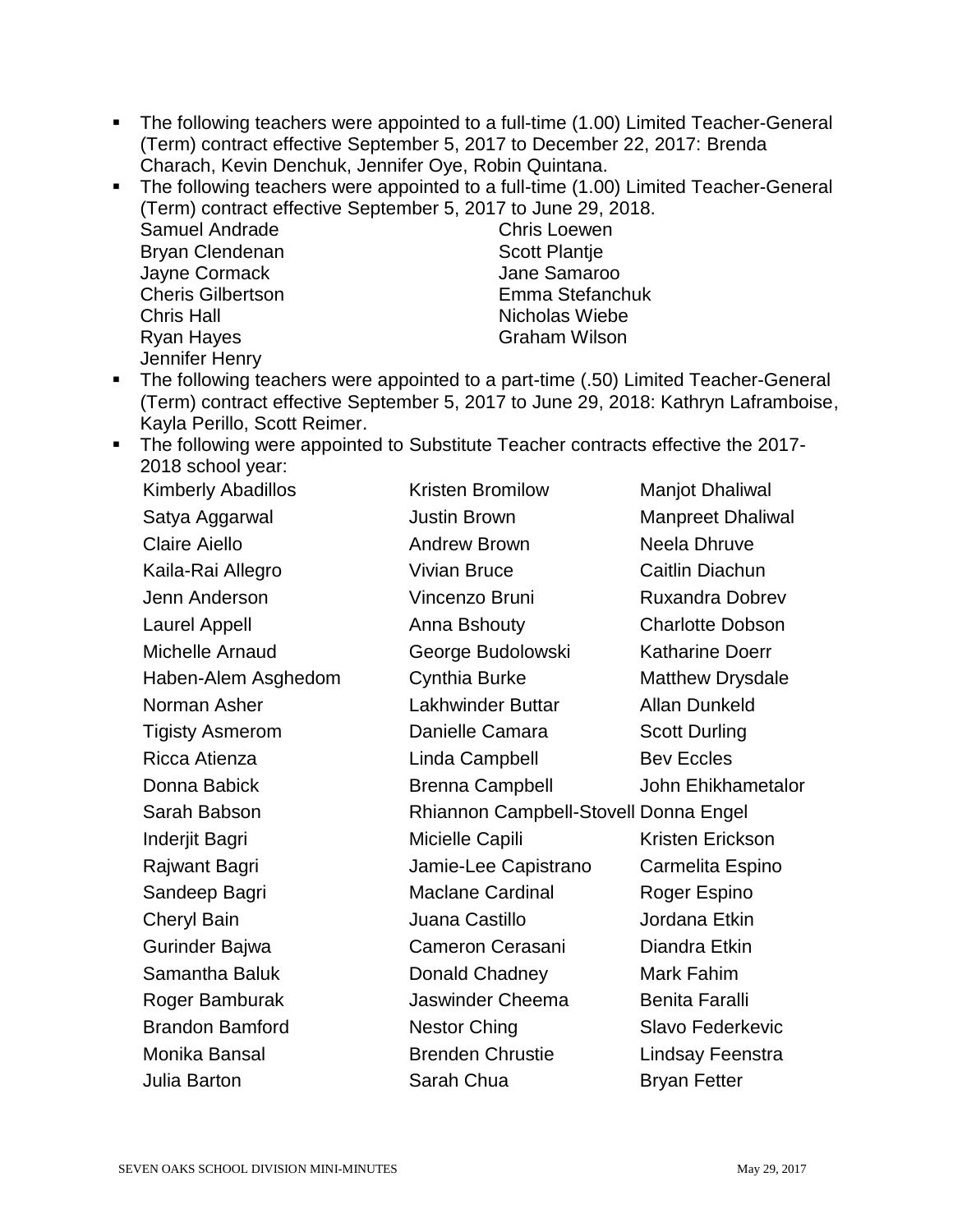Stephanie Baxter Ashley Bazay Philip Bebek Colin Bell Brittany Bell Cassidy Benderski Dustin Beniston Linda Benson Jenine Berezowski Wendy Bergman Jasdeep Bhangu Christine Boniello Joan Bilow-Budowski Kristina Blackwood Lauren Brad Kevin Braun Justin Bretecher Anthony Brito Samantha Brolly Kayla Goossen Monika Goyal Martha Graham Daniella Greco Taylor Gregory David Greskiw Myckaila Grimes Sheena Grobb Stephanie Groot (Yakiwchuk) Cassie Guarino Jaspal Hanjra Meagan Harper Janet Harrison Leah Harz Ida Hawrylyshen Stephanie Heinrichs Esther Hershfield Brianna Hicks

Irene Chuchman Steven Collier Matthew Colpitts Carol Cook April Cope Katelyn Corbin Amy Coulling Christine Cull Kenneth Czernicki Akram Daneshfar Jeidilyn Dayao Victoria De Jong Fiona De Koning Melissa Debroni Maureen Dech Madelaine Deguzman Kevin Denchuk Iryna Deneka Petro Denysenko Shannon Kitson Agatha Klassen Henry Klassen Aylicia Klein Kaitlyn Kleinsasser Jesse Klym Louise Kneller Brooklyn Kolesar Julie Kolisnyk Eda Korchynski Janelle Kornelsen Jonathan Kornelsen Doris Koroscil Syd Korsunsky Michelle Kostiw Charlotte Kowalchuk Carrilee Krahn Maria Kwapiszewski

Peter Firth Elizabeth Folz Kyle Fontaine Richard Ford Stephanie Foreman Richard Freeman Pat Fulcher Kelsey Fuller Melissa Funk Roselly Funk Robert Gamble Andrew George Patti Germann Cassandra Giesbrecht Pushapjit Gill Caitlin Gilmore Tomasz Glowacki Murray Goldenberg Glynis Gomez Rupinder Mann Julliene Mansilla Joseph Marie Cindy Marin Elizabeth Marr Jehremie Marquez Lauren Marshall Francyn Martini Karolyn Maslanka Beverly Mason Elizabeth Mason Caitlyn Matwish Rowena Matilla Roman Matwyczuk Ashley Mayberry Linda McBurney Kyle McCartney Terry McCartney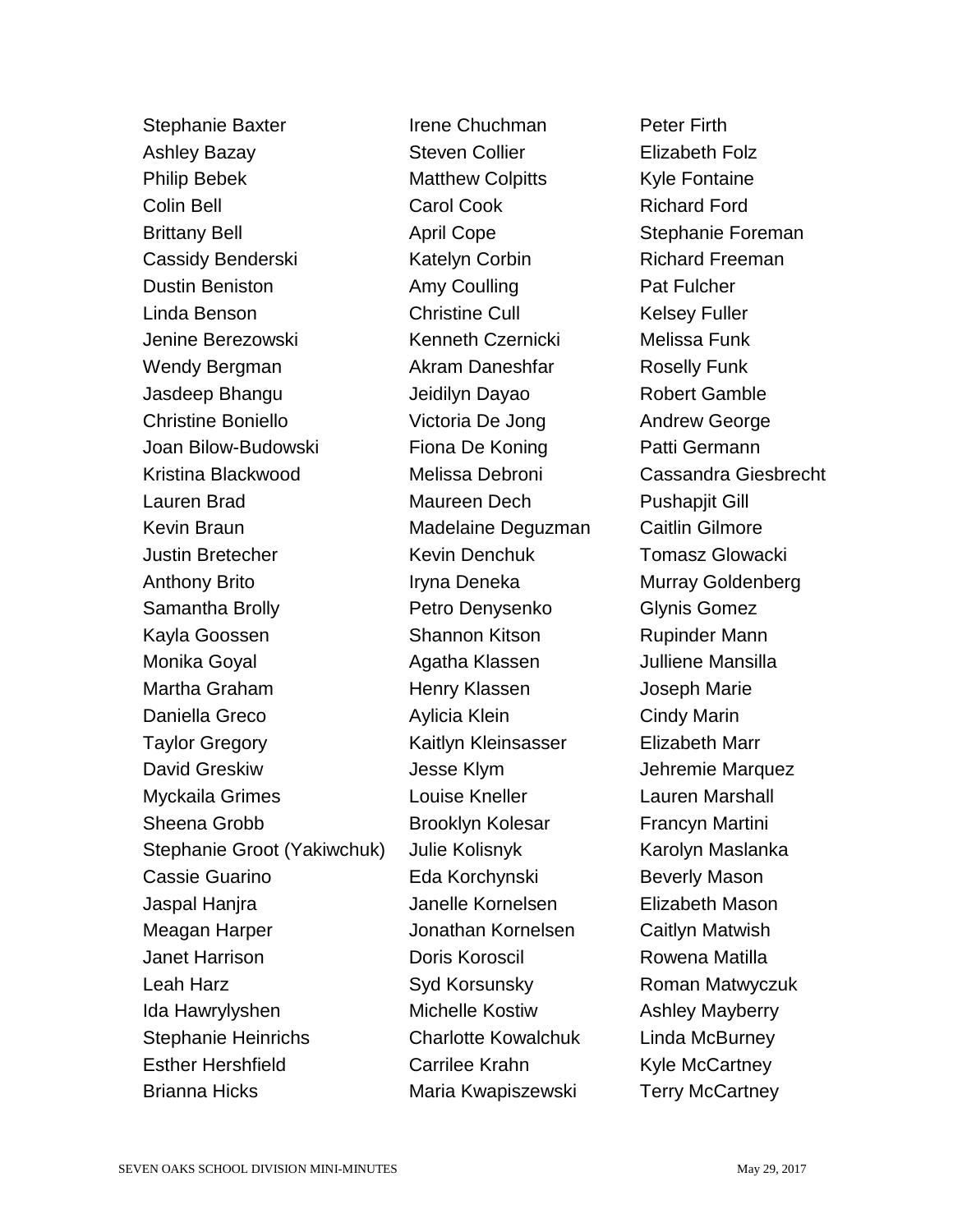Margot Hiebert Joyce Hill Ashley Hinther Wirlana Holowka Gord Homenick Mehran Husseini Akanksha Jain Dana Janssen Gurwinder Jaura Blaine Johnson Katrena Johnson Venisha Joseph-Beaudin Erin Kabez Carol Kalinsky Reetu Kalsi Birinda Kamonyo Christina Kapac Harwinder Kaur Rupinder Kaur Sarah Kowalski William Kay Sharon Kaye Heather Keppler Alissa Kerr Diana Kessler-Kochie Punam Khurana Sergii Obraztsov Justin Odwak Jeff O'Leary Motunrayo Oladele Heather Oliver Venus Olson Warren Olson Andrew Olynyk Glendale Ong Jennifer Oye Dion Palumbo

Lina La Rosa Dina Laforges Kathryn Laframboise Reesa Langhans Mark Lapage Joelle Le Rae Leaden Daphne Lee Jami Lemon Jesse Lemus-Aguillon Michelle Levesque Quan Lien Rachel Link Jessica Lister Kara Loney Fernando Lopez-Morales Kathleen Lukas Joshua Luna Vanessa Lylyk Chloe Lyon Kuljinder Maan Maryjane Maclennan Caitlyn Madzik Stephanie Malcolm Angela Malis Debbie Manila Jessica Salunga Darren Sancartier Inderiit Sandhu Andrea Saranchuk Leslie Saray Ellyn Sawa Bill Scherbatiuk Darlene Selsky Surindur Sembhi Koffi Sedzro Ray Serqwylo

Lynn Mclean Christine McNulty Erika McQuaker Eileen Meissner Craig Melanson Matthew Melnyk Kelly Mendrun Daniel Militano Brittany Miller Sabina Morais Karen Mozdzen Meghan Mulhearn Jagmeet Multani Royce Murray Joyce Nault Kathleen Nelson Normalee Nelson Daniel Nemis David Nepon Jennifer Nerbas Darlene Nguyen David Nham Tabitha Noordman Didier Noudoda Steven Nuttall Peter Oakes-Munro Maya Torres-Garner Lindsey Traverse Lily Truchan Marlee Turenne Kristen Tymchuk Myka Ugto Joanna Utko Jennifer Unruh Carly Vanderhooft Elyse Vezina Evgeny Vishnevsky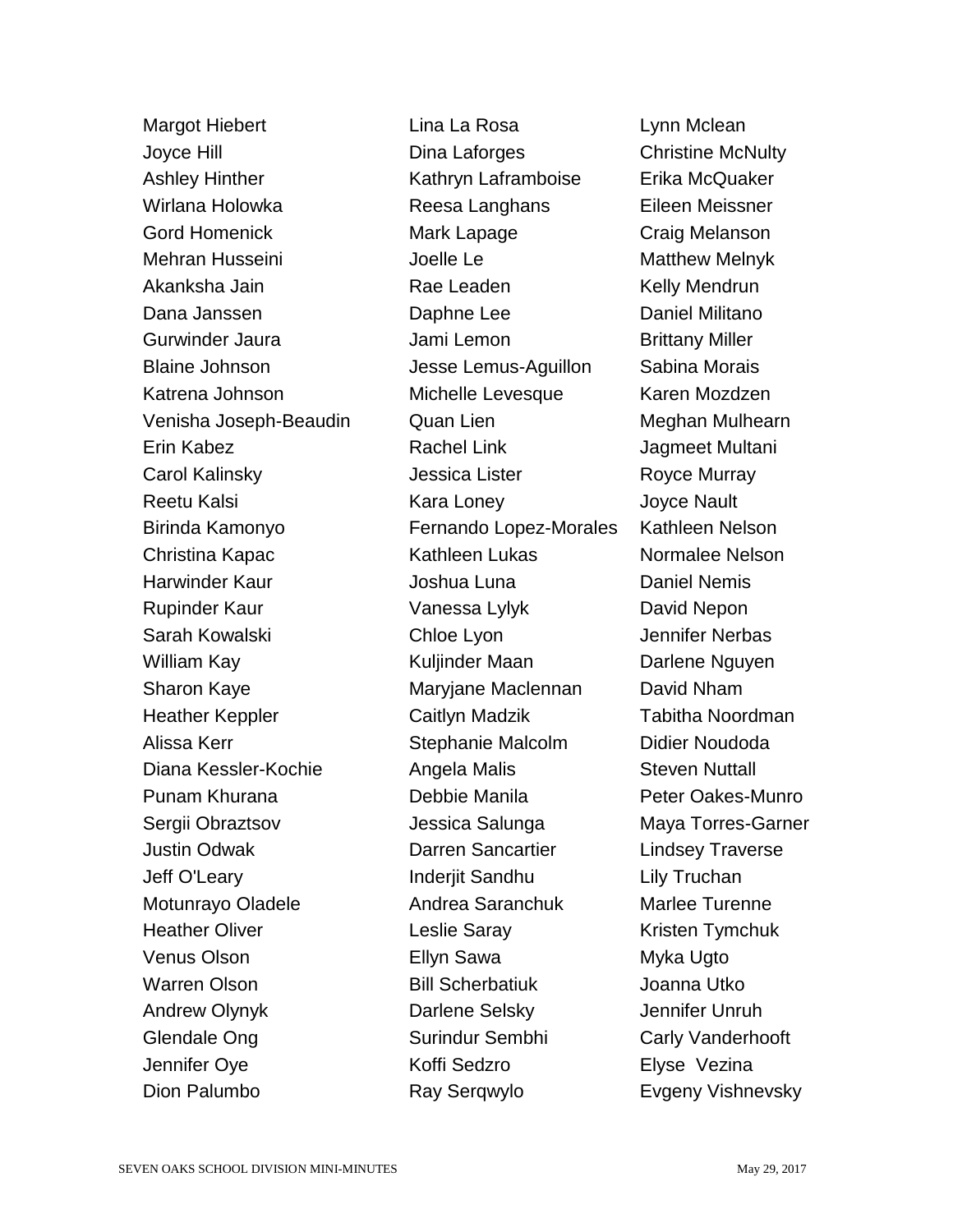Oksana Panchyshyn Jin-Hee Park Katlyn Paslawski Jamie Paterson Karl Paterson Kayla Perillo Paul Piirik Lucas Pingitore Scott Plantje Shannon Plischke Frances Podlesiecki Samantha Porco Ashley Prest Evan Proulx Amrideep Purba Robin Quintana Kamaljit Rai Dina Raihman Laura Rawluk Gies Sara Raymond Jeffrey Readman Scott Reimer Justin Rempel Jonathan Rhoda Jennifer Ritchie Brytani Rocznik Claire Rodger Jake Rogers Carina Romagnoli Christopher Ross Brad Russell Devin Rychliski Jennifer Ryckman

Cory Shapiro Peter Sherman Kaylene Shumsky Shabnam Siddiqui Gursharnjeet Sidhu Ripudaman Sidhu Stevan Siemens Diane Sigvaldason Suzanne Simpson Chelsea Simpson Amandeep Singh Andrea Smith Kaitlin Smith Rob Solmundson Sarah Sommer Donald Sparkes Allan Sproule Jessica Stafford Amanada Stegmaier Janis Stern Keri-Ann Stone Tannys Stand Riley Streifler Jill Sutherland Joan Suzuki Jacob Tallman Tracy-Marie Tamayo Myron Tarasiuk Luke Taronno Connie Tat Emily Taylor Erin Thorleifson Robert Toews

Guillermo Vodniza Kaitlyn Voth Sandra Voyer Irene Wallis Bohdan Waplak Barbara Warbanski Ellen Ward Kyle Warnica Karen Warner Gina Wedel Michelle Wesley Vanessa Westman Lola Whonnock Pam Wiebe Sasha Wiebe Angelique Wieler Alanna Wilson Graham Wilson Jennifer Wilson Tanya Woloshen Andrew Wu Yuriy Yamchuk Amy Yee Roby Yeung Mike Young Reina Younka Carolyn Zacharias Lori Zahara Nenad Zdjelar Chelsea Zelnick Brenna Zeltins Marina Zemilevitch

 Catherine Hart was granted a full-time (1.00) leave of absence, as per Article 6.05 of the Board-SOTA Collective Agreement, for the 2017-2018 school year to serve as SOTA Vice-President.